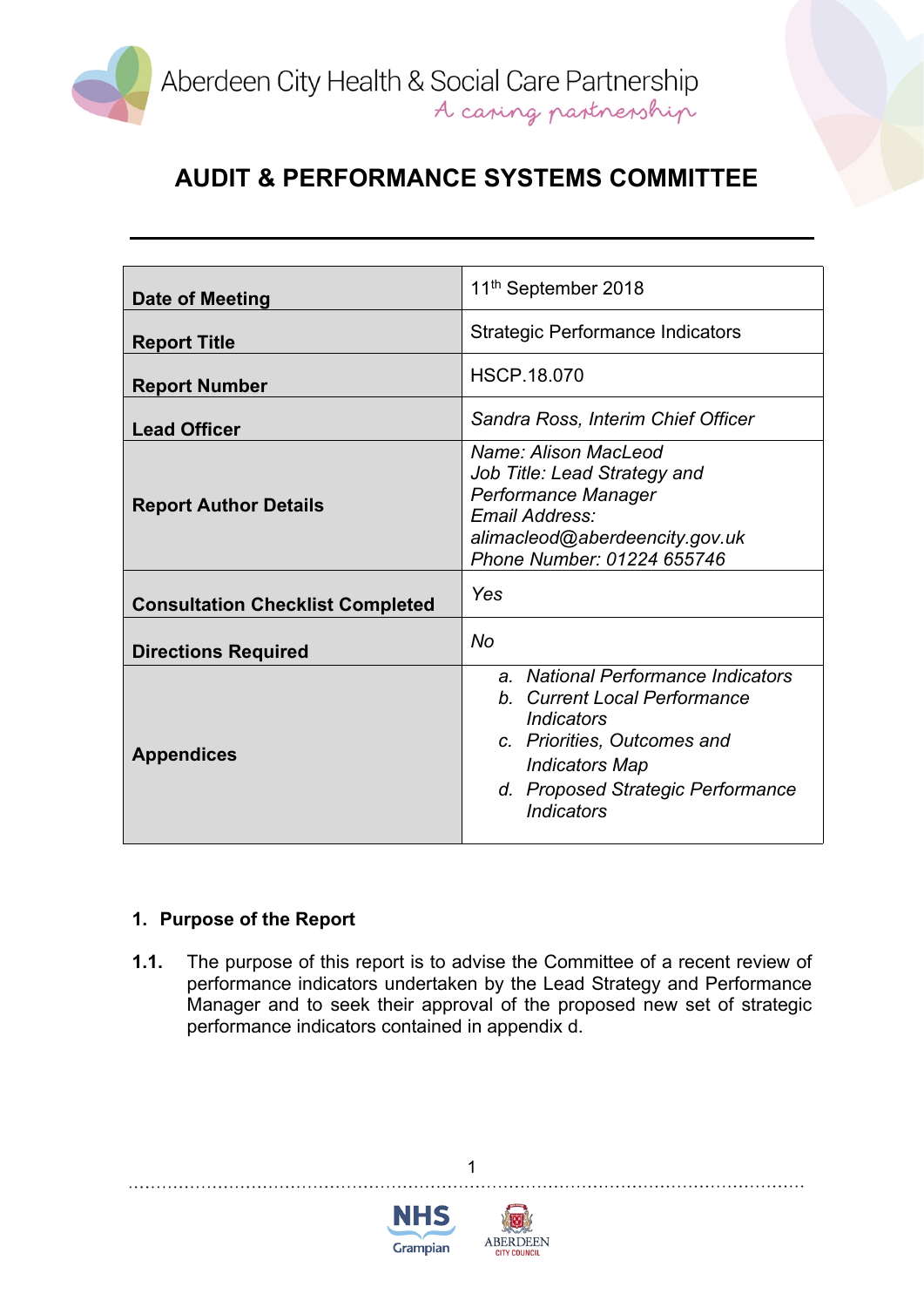

### **2. Recommendations**

- **2.1.** It is recommended that the Audit & Performance Systems Committee:
	- a) Approve the proposed new set of strategic performance indicators contained in Appendix d.
	- b) Approve the frequency and route of reporting these.
	- c) Approve that these are used as the basis of our Annual Report format for 2018/19.

### **3. Summary of Key Information**

- **3.1.** Quarterly reports are currently submitted to both the Audit and Performance Systems Committee and the IJB on performance. The Audit and Performance Systems Committee last received a report at their meeting in March 2018 and the IJB at their meeting in May 2018.
- **3.2.** The performance reported is based on both national and local indicators. The national indicators are taken from national systems, historical data is available, and we have the ability to benchmark nationally. There are 23 National Indicators in total some covering the same topic but providing a slightly different slant on the data reported. National Indicators 1 to 9 are taken from a bi-annual survey using random sample patients from GP practice lists and as reported previously the response rate to these surveys is typically poor and not reflective of the population using health and social care services. Discussions are underway at a national level as to how this could be improved however it is proposed that we investigate the development of a local survey to provide robust and relevant feedback from those who use our services. The National Indicator Report is contained in appendix a.
- **3.3.** The local indicators were agreed at an early stage in the partnership's development*.* There are 16 local indicators under the headings of Responsive, Effective, Safe and Well Led. The local indicator report is contained in appendix c.
- **3.4.** Performance information is reported throughout the partnership on a regular basis and used not only for operational management and service improvement purposes but also for strategic planning*.* It is important

 $\mathfrak{p}$ 



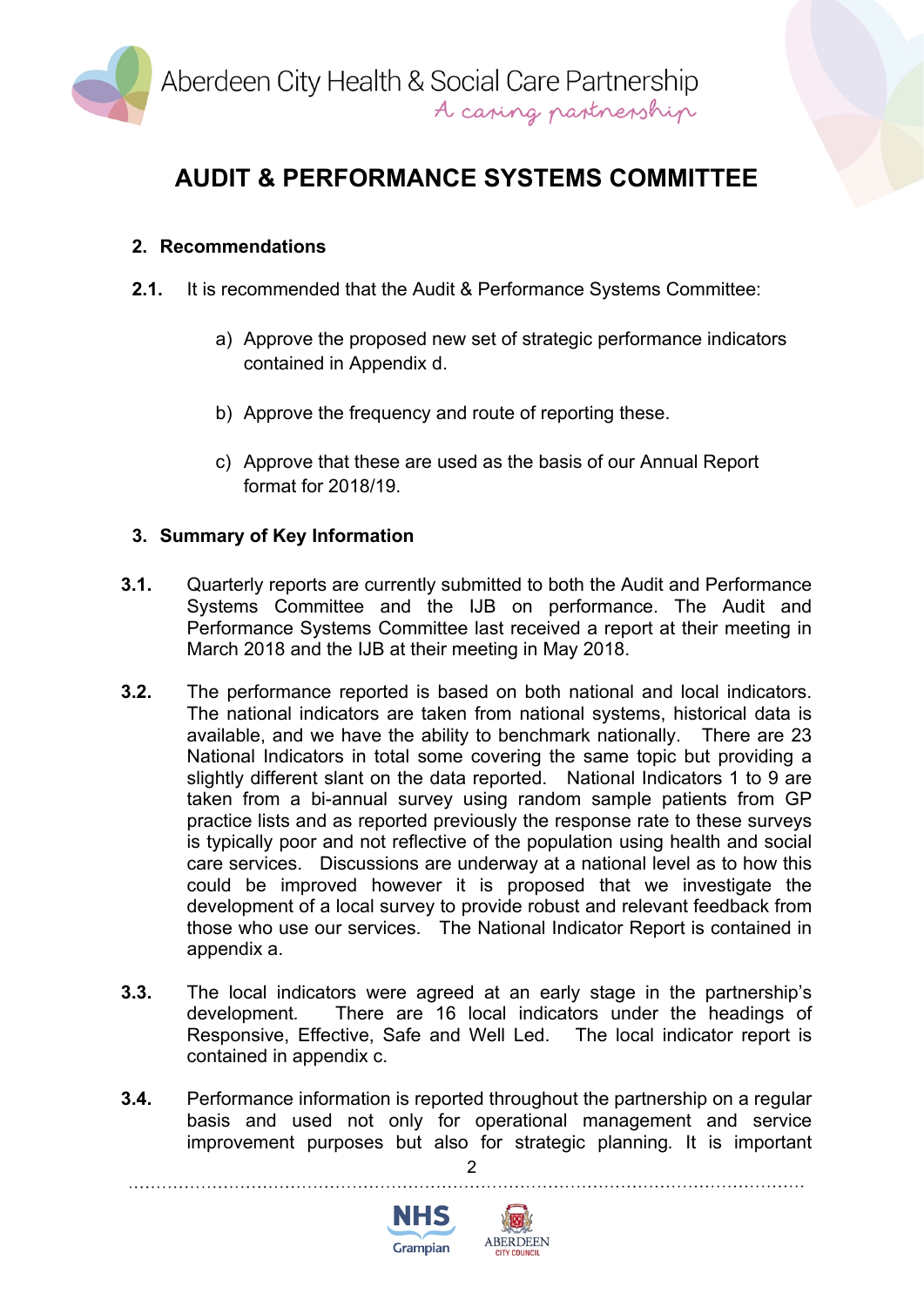

therefore that we identify relevant performance measures and that these are reported timeously to the appropriate audience who can take the necessary action required. Performance information reported at Committee and IJB level will naturally be high level, but should we require to drill down into what that information means to try to understand why a measure is showing a fluctuation, the operational measures can be reviewed to help provide this detail.

- **3.5.** The Strategic Plan sets our direction. Although it is in the process of being reviewed, the current plan identifies 7 priorities: -
	- Develop a consistent **person-centred approach** that promotes and protects the human rights of every individual and which enable our citizens to have opportunities to maintain their wellbeing and take a full and active role in their local community.
	- **Support and improve the health, wellbeing and quality of life** of our local population.
	- **Promote and support self-management and independence** for individuals for as long as reasonably possible.
	- **Value and support those who are unpaid carers** to become equal partners in the planning and delivery of services, to look after their own health and to have a quality of life outside the caring role if so desired.
	- **Contribute to a reduction in health inequalities** and the inequalities in the wider social conditions that affect our health and wellbeing.
	- **Strengthen existing community assets and resources** that can help local people with their needs as they perceive them and make it easier for people to contribute to helping others in their communities.
	- **Support our staff to deliver high quality services** that have a positive impact on personal experiences and outcomes
	- **3.6.** There are also the 9 national Health and Wellbeing Outcomes:
		- 1. People are able to look after and improve their own health and wellbeing and live in good health for longer.

3



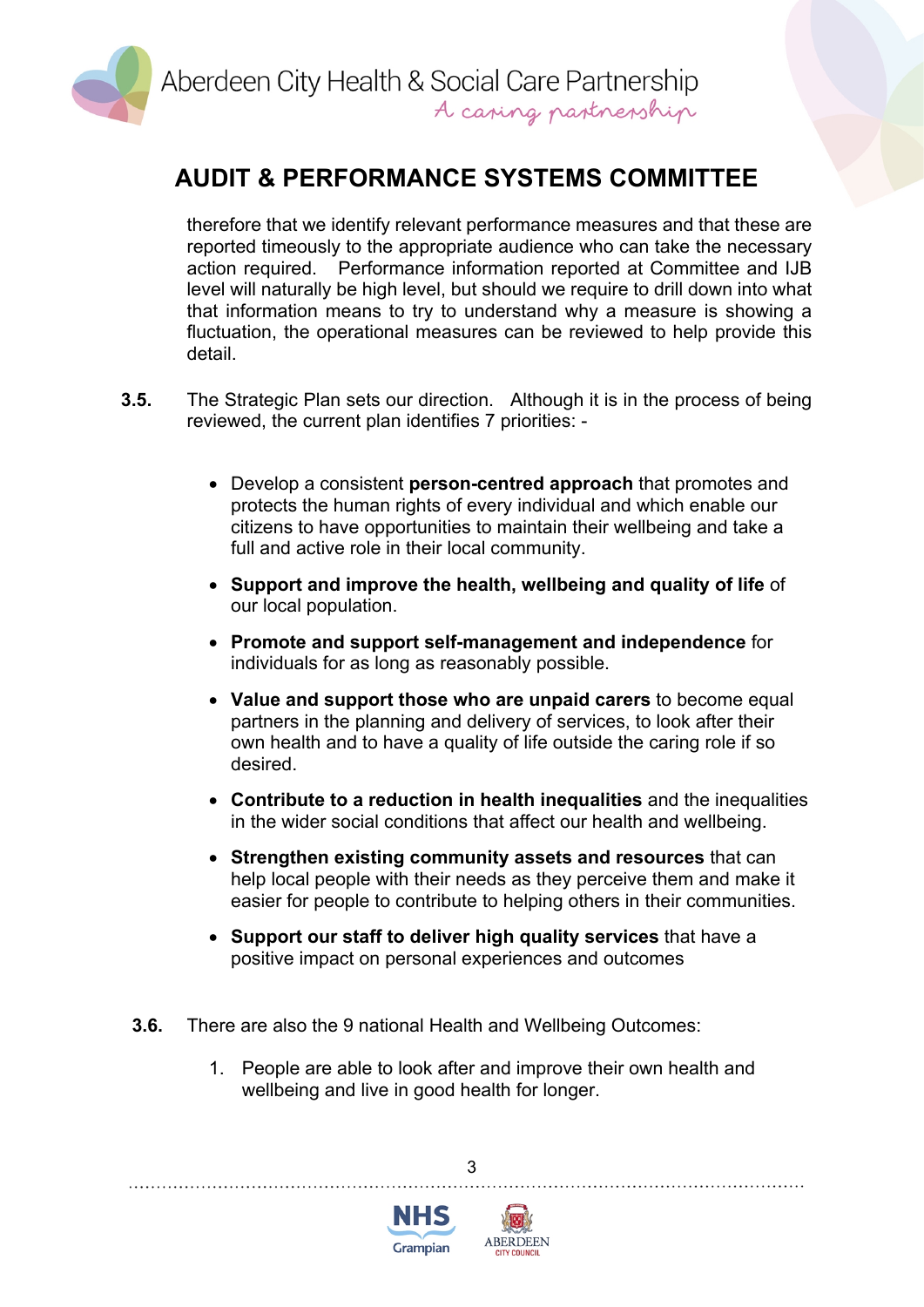

- 2. People, including those with disabilities or long term conditions or who are frail are able to live as far as is reasonably practicable independently and at home or in a homely setting in their community.
- 3. People who use health and social care services have positive experiences of those services and have their dignity respected.
- 4. Health and social care services are centred on helping to maintain or improve the quality of life of service users.
- 5. Health and social care services contribute to reducing health inequalities.
- 6. People who provide unpaid care are supported to reduce the potential impact of their caring role on their own health and wellbeing.
- 7. People who use health and social care services are safe from harm.
- 8. People who work in health and social care services are supported to continuously improve the information, support, care and treatment they provide and feel engaged with the work they do.
- 9. Resources are used effectively in the provision of health and social care services, without waste.
- **3.7.** In addition, we have commitments in the Local Outcome Improvement Plan. Our performance measures should be able to provide a degree of assurance around our progress towards delivering on these commitments.
- **3.8.** A review of all of the performance information currently reported has been undertaken and those that were deemed to demonstrate progress under each of the priorities and outcomes identified. Appendix c attempts to map the linkage of the priorities and outcomes as well as identifying relevant performance measures to each.
- **3.9.** From that mapping exercise a range of performance indicators have been allocated to each of the partnership's priorities and this is provided in the Strategic Performance Indicator document at appendix d. The indicators have been grouped in themes under each priority which indicate the progress they are intended to demonstrate. Also indicated is the source of the data, how often it is captured and whether there is any trend or benchmarking data available. It should be noted that not all of the performance measures are able to be reported on currently. For instance, a lot of the carer indicators are new and data collection and reporting mechanisms are still in development for these. It is proposed that the Performance Management and Evaluation Group are tasked with ensuring systems and processes are in place for the data capture and reporting of the indicators as required.

4



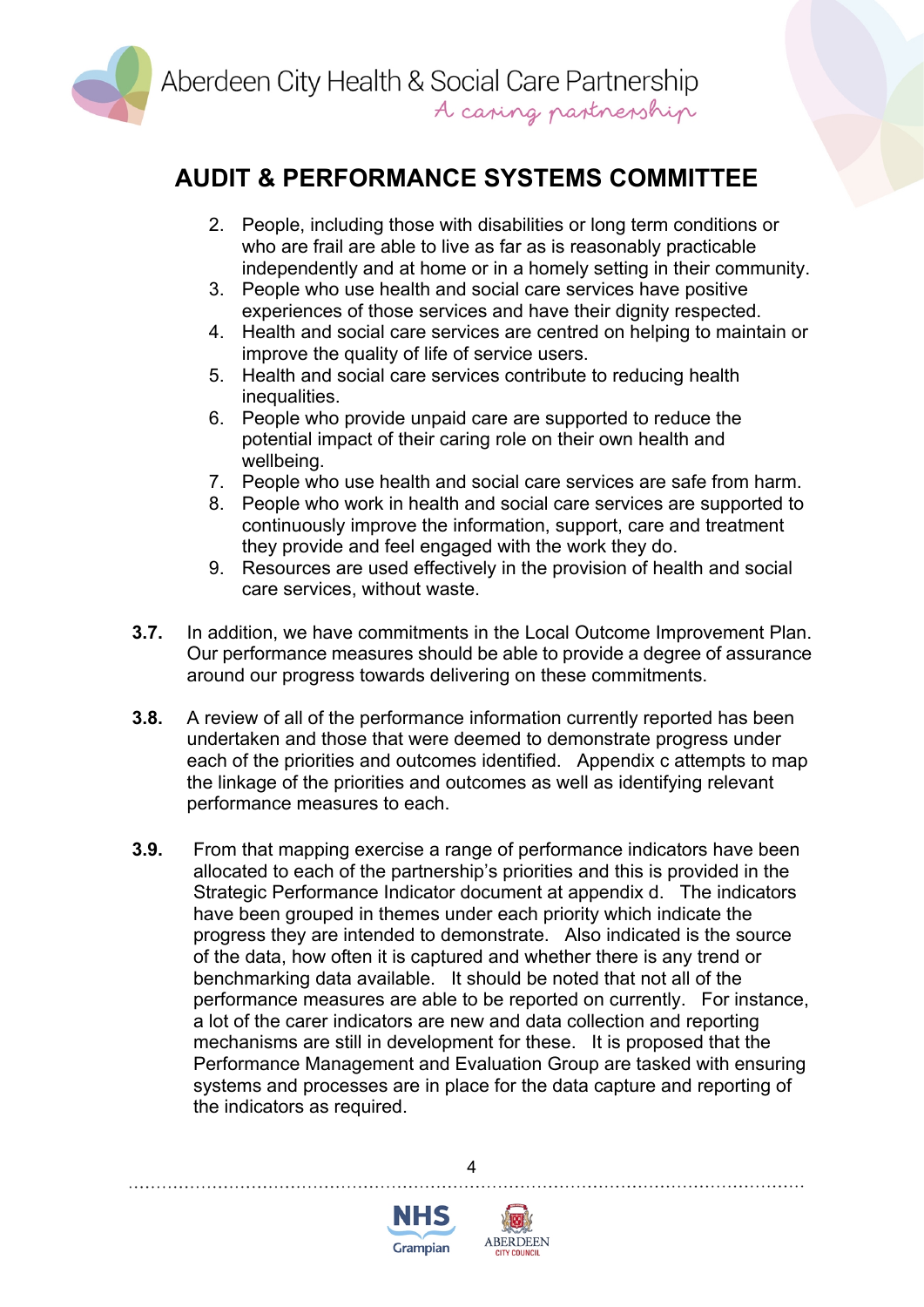

- **3.10.** PWC undertook an audit of IJB Performance Reporting and KPIs on behalf of NHS Grampian in June 2018 (on today's agenda for consideration). There were 3 findings within that report, all low risk and only two that were relevant for Aberdeen City. One was in relation to the bi-annual survey used to inform National Indicators 1 to 9 not accurately reflecting the performance of the IJB and the absence of any local indicators to accurately show the experience of users in this format. The other was that indicators in Aberdeen City did not identify owners to drive improvements. It is proposed that once the final set of strategic performance indicators are agreed that owners are assigned to each.
- **3.11.** It is proposed that this new set of performance indicators continue to be reported on a quarterly basis alternately to Audit and Performance Systems Committee and IJB.

#### **4. Implications for IJB**

- **4.1.** Equalities this report has no negative implications in relation to equalities.
- **4.2.** Fairer Scotland Duty this report has no implications in relation to the Fairer Scotland duty.
- **4.3.** Financial this report has no direct implication on finance although if a proposal to develop a local survey is taken forward this may have a cost implication. A business case is being developed and will be taken through the programme board governance for consideration.
- **4.4.** Workforce there are no implications for the workforce arising from this report. Performance data will continue to be collected and reported by existing staff as happens currently.
- **4.5.** Legal there are no legal implications arising from this report. The strategic performance indicators will be used to inform the production of the Annual Report which we are obliged to publish.

5

**4.6.** Other – none.